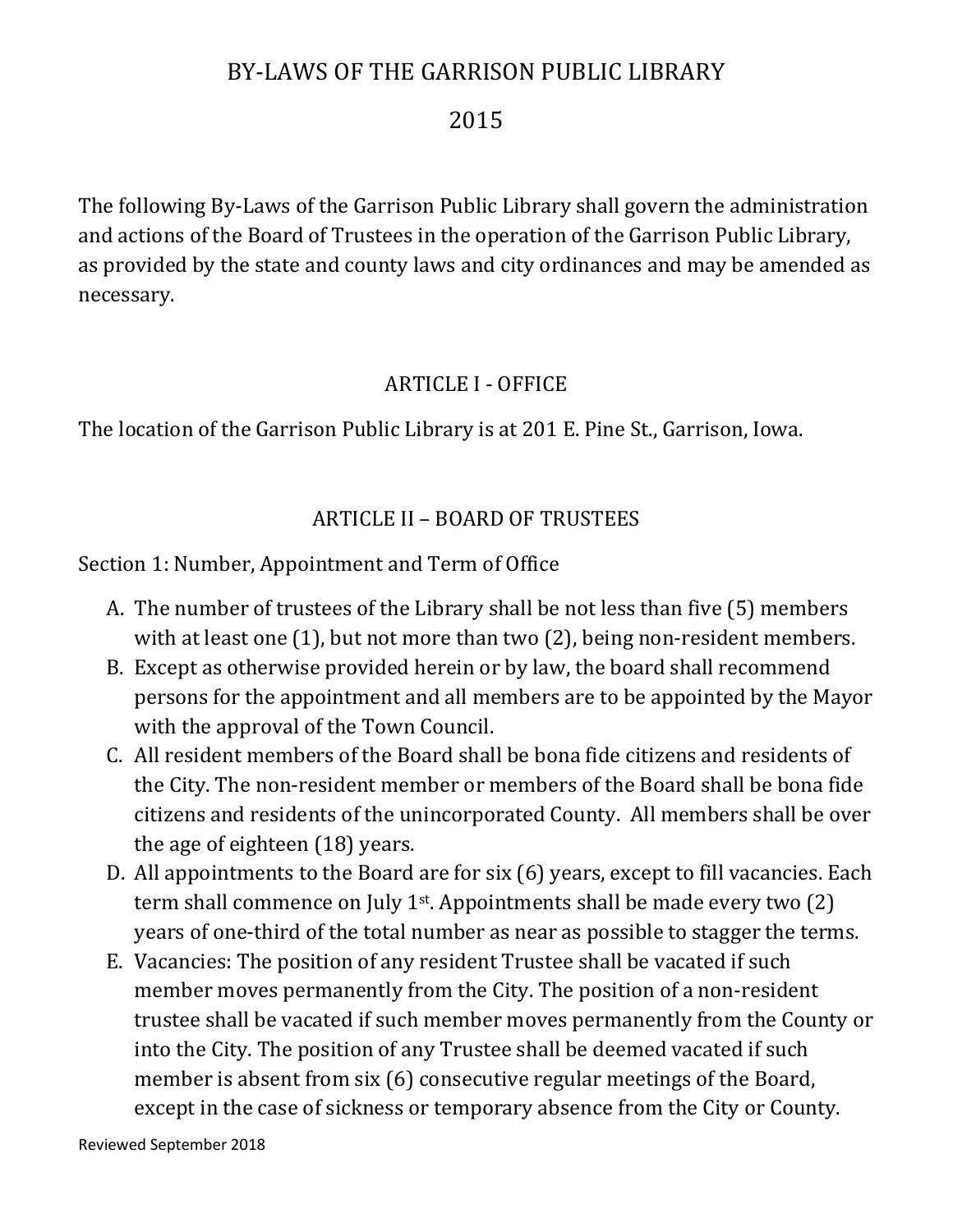Vacancies on the Board shall be filled in the same manner as an original appointment except that the new Trustee shall fill out the unexpired term for which the appointment is made.

F. Members of the Board of Trustees shall receive no compensation for their services.

### Section 2: Duties and Powers

- A. The board has and exercises the following powers and duties:
	- 1. To meet and elect from its members a president and vice president.
	- 2. To have charge, control and supervision of the Library, it appurtenances, fixtures and rooms containing the same.
	- 3. To direct and control all affairs of the Library.
	- 4. To employ a Library Director, and authorize the Director to employ such assistants and employees as may be necessary for the proper management of the library, and to decide compensation to the employees for such services.
	- 5. To remove the Director, by a two-thirds vote of the Board, and provide procedures for the removal of the assistants or employees for misdemeanor, incompetency or inattention to duty, subject however, to the provisions of chapter 70 of the code of Iowa.
	- 6. To establish a policy for selection of books and other materials to be purchased and contained in the library.
	- 7. To establish regulations providing for library operation, as in charges for the use of library equipment.
	- 8. To have exclusive control of the expenditure of all funds allocated for Library purposes, and of all monies available by gift or all other monies belonging to the Library.

### Section 3: Meetings

- A. Regular meetings of the Board of Trustees will be held on the second Tuesday of each month at 5:00 pm at the Library, except for the month of December.
- B. The Board of Trustees may provide by resolution, the holding of other regular or special meetings, and may fix the time and place thereof.
- C. Special meetings of the Board of Trustees shall be held whenever called by the President or by one of the trustees, at such time and place as may be specified, with notice given to all members of the Board.